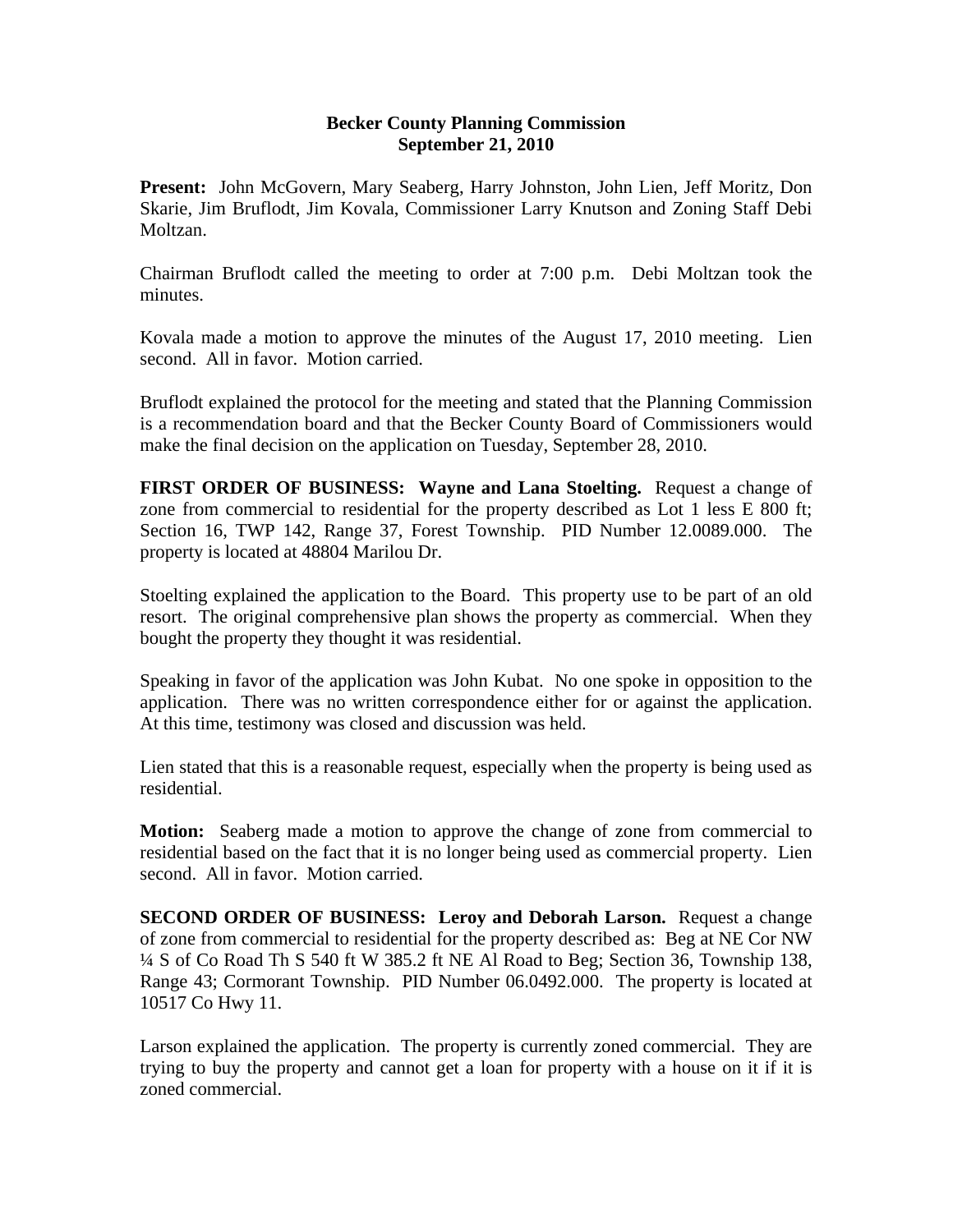Knutson questioned if the Larson's could even apply for the change of zone since they are not the property owners. Johnston questioned if this was a single-family home. Lien questioned if there was ever a business on the property. Larson stated that they have a purchase agreement on the property, that there is a single family home on the property and that there was a business on the property in the 1960's but has not been in business since then.

Speaking in favor of the application was Scott Walz, surveyor. Walz stated that he was hired to survey the property to find the boundaries and that the owners are well informed about the public hearing and has given their approval. Written correspondence was received from Cormorant Township with no objection to the application. At this time, testimony was closed and discussion held.

Johnston stated that, in the past, a bank would loan money for a house no matter what zoning district is was located in. The banks have been getting tougher and they will not loan money for a property with a dwelling that is located in a commercial district. Knutson felt that they should have substantial evidence that the owner is aware of the application before the application comes before the County Board. Johnston felt that the owner should be applying for the application, not the potential buyer. Bruflodt stated that a stipulation could be placed on the approval. Larson stated that the Sherbrooke's are in an assisted living facility in Glenwood and it would be difficult for them to attend any meeting. Johnston and Bruflodt felt that the Larson's should get a letter from the property owner stating they are aware of the public hearing and change of zone.

**Motion:** Lien made a motion to approve the change of zone from commercial to residential based on the fact that it is compatible with the surrounding area, with the stipulation that if the sale to the Larson's does not go through, the property remains commercial. Kovala second. All in favor. Motion carried.

**THIRD ORDER OF BUSINESS: Aggregate Industries**. Request a conditional use permit for a sand and gravel mining operation for the property described as: NE ¼ of SW ¼ and W ½ of SW ¼; Section 29, TWP 138, Range 43; Cormorant Township. PID Number 06.0405.000. The property is located near the intersection of Co Rd 145 and  $115^{th}$  St.

Pat Christensen and Micah Tysver explained the application to the Board. This site would be in operation about 3 to 5 years and is near other gravel operations. The material would be conveyed to another pit, thus reducing the dust and noise considerably. The conveyor would go under Co Rd 145 and they are working the County Engineer for approval of that and also working with the County Engineer on using Co Rd 145 if need be.

Moritz questioned how must traffic would be going south. Tysver stated that all the traffic goes south. Tysver stated that the northerly route may be shorter, but using that route would require dust control and would be more costly. The only reason they would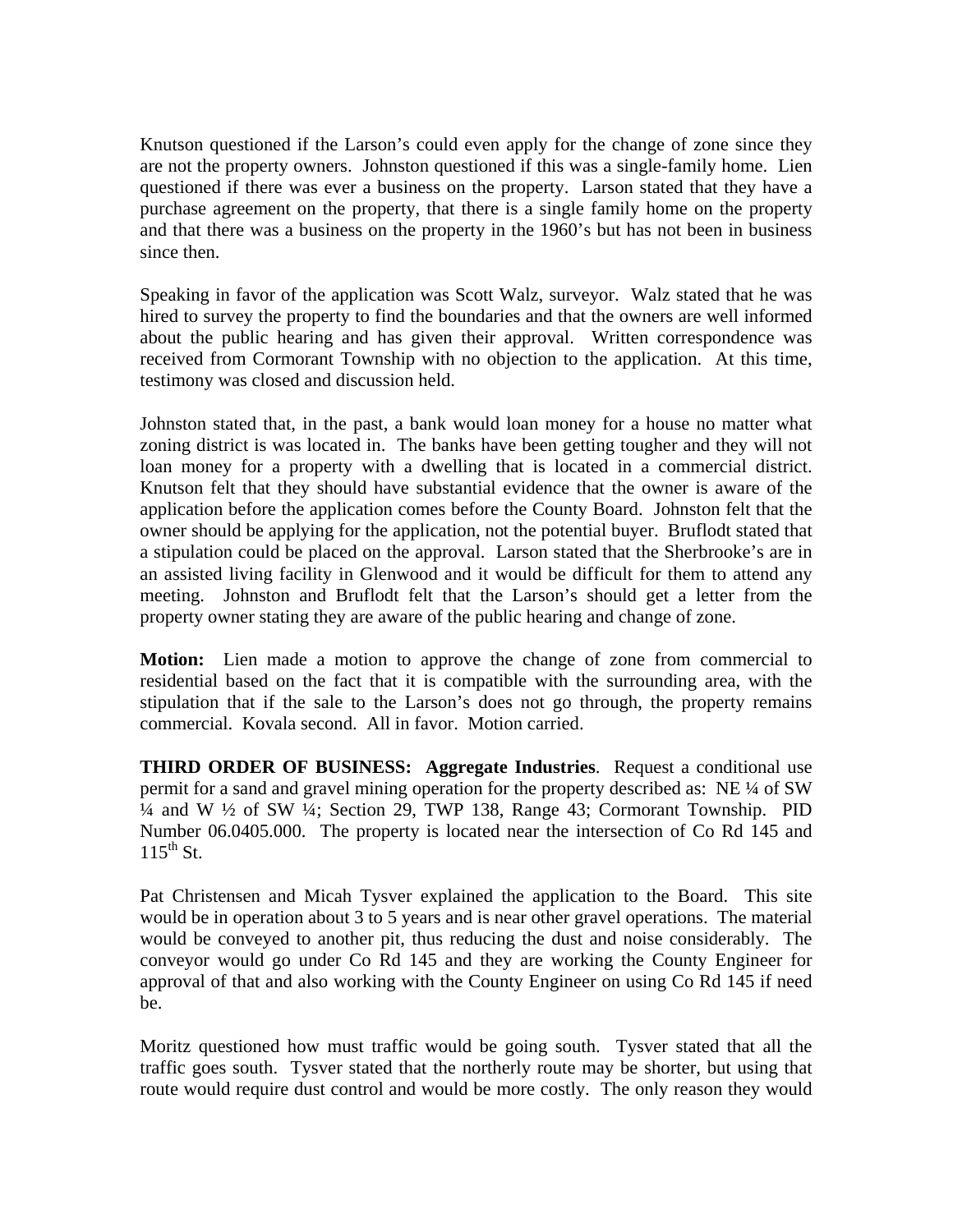use the north route would be in case of an emergency or if there was a project in the lakes area that would require that route. Moritz questioned if the number of loads would increase. Bill Bach, Aggregate Industries, stated that traffic would not be increased and that on a heavy day there are 250 to 300 loads of material removed from the pits. Moritz questioned the hours of operation. Tysver stated that normal hours of operation are 6:00 am to 6:00 p.m. six (6) days a week. However, there may be a project that would require 24-hour operation, such as a major flood or road project.

No one spoke in favor of the application. No one spoke against the application. Written correspondence was received from Cormorant Township with no objections. At this time, testimony was closed and discussion held.

Kovala stated that Aggregate must run a good operation because no one was present to object to the application, nor were there any letters of objection. Skarie stated that the application is compatible with what is in that area.

**Motion:** Kovala made a motion to approve a conditional use permit for a sand and gravel operation as outlined in the application based on the fact that the use is compatible with the surrounding area. Johnston second. All in favor. Motion carried.

**FOURTH ORDER OF BUSINESS: Stoffel Reitsma.** Request a conditional use permit to construct a 182 ft wind turbine with a 15 ft by 15 ft by 15 ft triangular base for the property described as: R020111003, Audubon Township, Audubon Lake. Govt Lot 3; Pt S1/2 NW1/4 & Pt N1/2 SW1/4: Comm NW Cor S1/2 NW1/4 Th S 858', Th E Parallel to N Ln 759' To POB; Th N 858' TO N Ln S1/2, Th E 1890.04' To NE Cor S1/2 NW1/4, S 1312.22' To SE Cor S1/2, Cont S 1317.43 To SE Cor N1/2…, Section 16, TWP 139, Range 42, Audubon Township. PID Number 02.0111.003. the property is located on  $190^{th}$  Ave.

David Eid, Renewable Energy SD, explained the application to the Board. This would be a small non commercial wind turbine. With the renewable energy update that needs to be complied with, this turbine would generate electricity from the wind and feed it into the existing power line. The power that is not used by the owner is sold back to the electric company.

Kovala questioned the noise associated with the turbine. Eid stated that the turbine puts out aout 55 decibles at 100 ft, which is the same level as a copy machine. Eid also stated that normal conversation is 75 decibles. This is a relativly small rotor on a tall tower that adds to the quietness. McGovern questioned if the power lines associated with the turbine would be overhead or underground. Eid stated that they would be underground. McGovern questioned if there would be a fence around the turbine, how far the tower would be from the power lines and the exact location of the tower. Eid stated that they typically do not put fences around the structures, there really is no need and they have not had past problems and the property owners are required to carry extra liability insurance. Eid also stated that they try to keep the turbines within 250 to 300 feet of the power lines.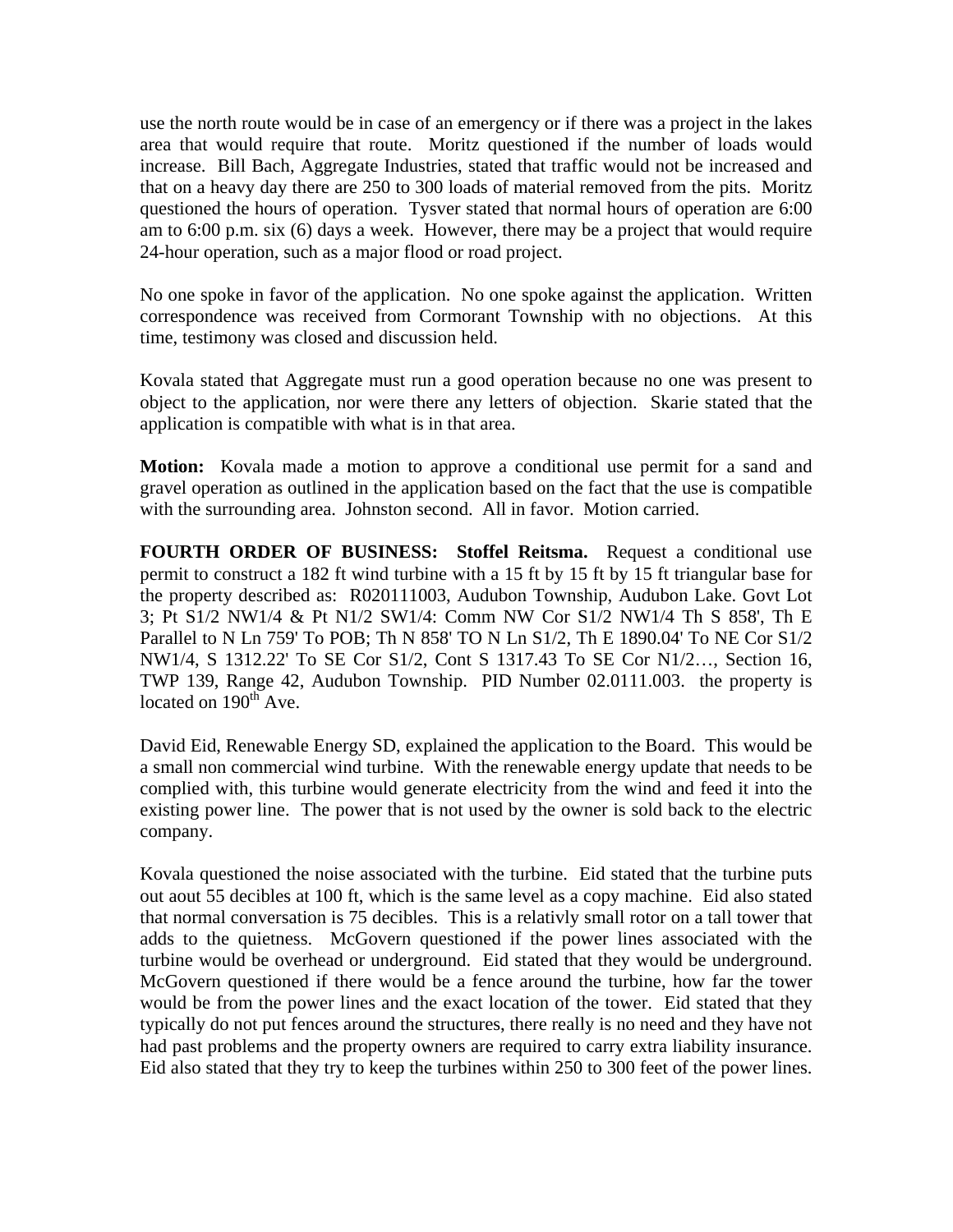The location they would like to use is about 250 feet from the road and 250 feet from the nearest property line.

Bruflodt questioned if FAA approval has been received, referring to a letter in the file stating that FAA approval had been applied for and if approval has been obtained from the Detroit Lakes Airport Authority. Eid stated that he was not aware of any FAA approval because the turbine is under the FAA threshhold and far enough from the DL airport that they did not have a concern.

Knutson questioned who gets the credit from the energy produced. Eid further explained the mandated renewable energy process and that depending on the wind, the turbine could pay for itself in 6 to 10 years and the turbine should last for 25 years, then could be rebuilt to last another 25 years. Knutson quesitoned if the turbine would transfer to a new owner should the property be sold. Eid stated that the turbine goes with the property.

Speaking in opposition to the application were: Shawn and Cindy Gray, Robert Gottenborg and Jean Hein. The Gray's stated that they did not know enough about the project and questioned the impact on the animals and birds; worried about property values; noise and the size of the turbine. Gottenborg was concerned about the closeness to residential properties and the geese. Hein was concerned about the turbine interferring with aerial spraying of the cropland in the area. Hein also stated that the property owners have the right to do what they want on their land, but it should not negatively affect other properties.

Kovala and Johnston pointed out the location and it was about ½ mile from Audubon Lake and 250 feet from the nearest property line. Bruflodt asked why this location was chosen. Eid stated that to comply with the County regulations and staying under 300 ft from the power lines, this was the logical location.

There was no written correspondence either for or against the application. At this time, testimony was closed and discussion held.

Bruflodt was concerned about not having the FAA and DL Airport Authority approval. Skarie felt there were too many unanswered questions and would have the same concerns if the turbine would be near his property. Bruflodt felt the same way and stated that the Board must act on the application due to the 60 day rule unless the applicant tabled the application.

Gray stated that they would like a tour of the property and more information. Bruflodt stated that Eid should meet with the neighbors, showing them the location of the turbine, get the approval from the FAA and DL Airport Authority. Knutson stated that if Eid could accomplish this by next Tuesday, the application could be presented to the County Board, otherwise it would have to come back to the Planning Commission. At this time, Eid asked to table the application until the questions could be answered.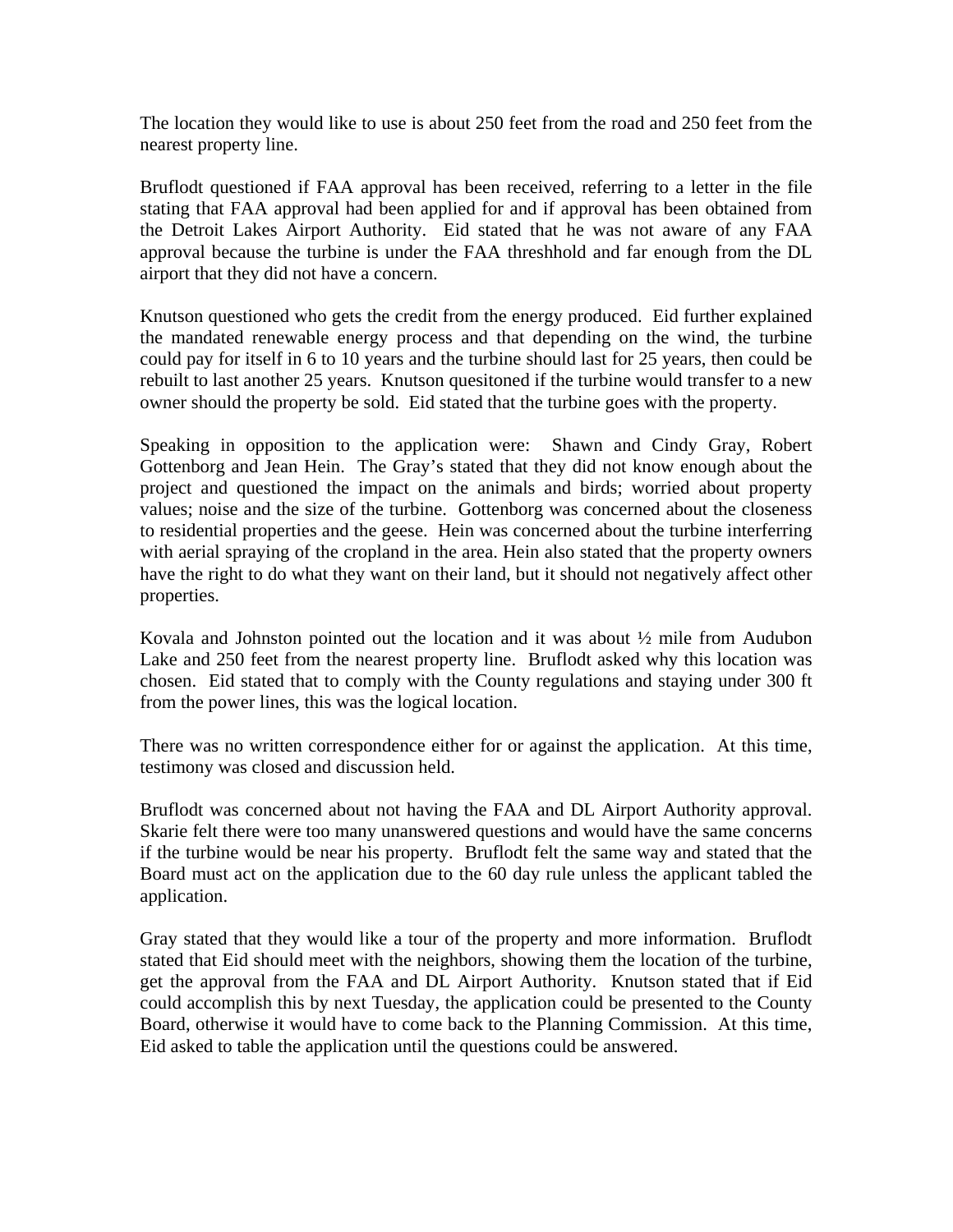Johnston stated that he would like to see a turbine of this size and if Eid could locate one within 50 miles of Detroit Lakes, he should let them know so the Planning Commission could look at it. Moritz requested a larger site plan, showing the location of the tower and existing residences.

**FIFTH ORDER OF BUSINESS: Randy Freed.** Request an application for approval of a change of zone from agricultural to residential (W 192 ft by 450 ft); change of zone from agricultural to commercial (E 198 ft x 450 ft) and approval of a conditional use permit for a 10 unit storage condominium on the portion of the proeprty to be zoned commercial for the property described as: Pt SE ¼ SE ¼; Beg SE Cor Sec 7 Th W 390.07 ft, N 450.08 ft, E 390.07 ft, S 450.08 ft to POB AKA Parcel A; Section 7, TWP 138, Range 43, Cormorant Township. PID Number 06.0127.001. The property is located at 14050 Co Hwy 1.

At this time, Bruflodt stated that he would recuse himself from the Board due to a conflict of interest and asked Lien to chair the meeting.

Freed and Scott Walz, surveyor, explained the application to the Board. Walz questioned the need for the change of zone. Moltzan explained that further research was done and it was determined that the entire project could be done with a conditional use permit without a change of zone. Walz stated that one half of the project would be commercial storage and the other half of the project would be storage condominiums. The Board questioned the need for the change of zone, splitting of the property and use of the structures. It further clarified that a change of zone was not needed because the project could be done by conditional use permit; since the property did not need the change of zone, the property would not have to be subdivided; and that the east side of the property would be used for commercial storage and the west side of the property would be used for storage condominiums.

No one spoke in favor of the application. No one spoke against the application. Written correspondence was received from Brad Wentz, County Engineer, stating that access could not be from Co Hwy 1; Cormorant Township in favor of the application; and Kristi Pederson in opposition of the application. At this time, testimony was closed and discussion held.

Lien questioned the County Engineer's letter because there are existing approaches from both roads. Johnston stated that more traffic would be generated from storage than from a single family home and felt that Wentz should be contacted for clarification of his letter. Johnston further stated that there is a need for storage in that area.

**Motion:** Johnston made a motion to approve a conditional use permit to allow commercial storage and storage condominiums on the property based on the fact that the use would not be detrimental to the surrounding area with the stipulation that approval must be obtained from the County Highway Engineer for access to the property. Moritz second. All in favor. Motion carried.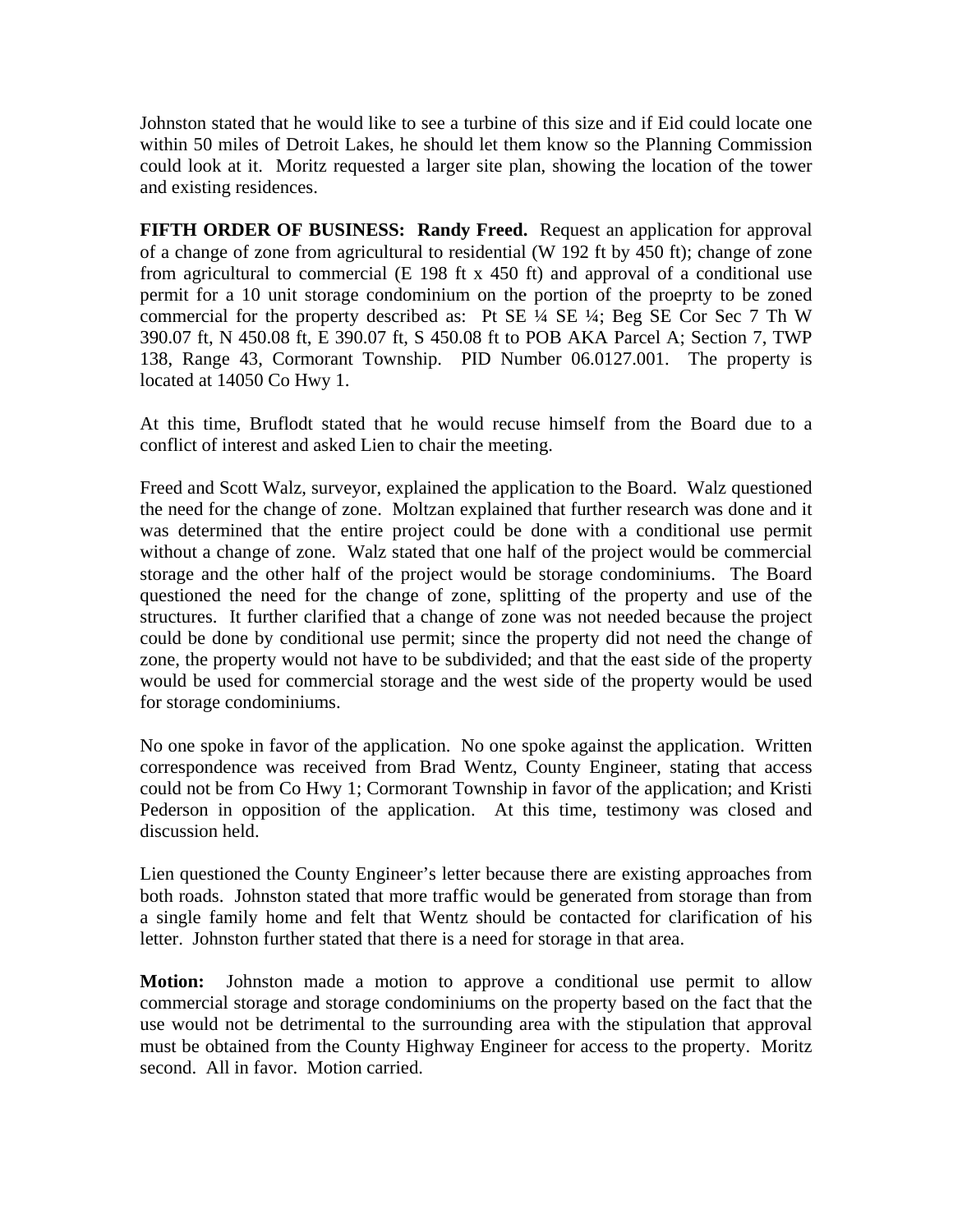**SIXTH ORDER OF BUSINESS:** Lee Carlson. Request approval of a certificate of survey for two tracts of land, 62,209 sq ft and 73,076 sq ft with a remnant tract of 11.2 acres and a change of zone from agricultural to residential for the two newly created parcels on the property described as: Pt Govt Lot 3: Comm W Qtr Cor Sec 10, E 2657.80' To POB; S 1308.72', E 213.20', NE Al Hwy 937.42', NE 49.07', Nly 246.36', NE 33', NW 22.61', NW 32.22', NLY 88.01' To Ht Of Land Lk, Nwly Al Lk 615.12' To E-W Qtr Ln, W 139.11' To POB. Tract A., Section 10, TWP 139, Range 39, Height of Land Township. PID Number 15.0093.000. The property is located on SW Height of Land Drive.

Carlson and Chris Heyer, surveyor, explained the application to the Board. Two new lots would be created. Tract D would not have access to the lake.

Lien quesitoned the bluff. Heyer stated that the slope in this area is not a bluff and that each of these tracts could have their own driveway. Kovala questioned if there was anything on Tracts B and C. Carlson stated that they were vacant lots. Heyer stated that Tracts B & C, along with the access to C, had been previously approved.

Dennis Mois, Height of Land Township, stated that he was there to question the access of Tracts C & B, but has had his questions answered.

There was no written correspondence either for or against the application. At this time, testimony was closed and discussion held.

**Motion:** Kovala made a motion to approve the certificate of survey for two tracts of land, one being 62,209 sq ft in size and one being 73,076 sq ft in size, with a remnant tract of 11.02 acres and a change of zone from agricultural to residential for the two newly created tracts based on the fact that it does meet the criteria of the Zoning Ordinance. Seaberg second. All in favor. Motion carried.

## **SEVENTH ORDER OF BUSINESS: Final Plat of McSweeney's Addition.**

This plat is located on Bad Medicine Lake. The preliminary plat was approved in June 2010 for four lots and a change of zone from agricultural to residential.

Lien made a motion to approve the final plat of McSweeney's Addition based on the fact that it does meet the criteria of the Zoning Ordinance. Seaberg second. All in favor. Motion carried.

## **EIGHTH ORDER OF BUSINESS: Informational Meeting**

The next informational meeting is scheduled for Thursday, October 14, 2010 at 8:00 am in the Third Floor Meeting Room in the Original Courthouse.